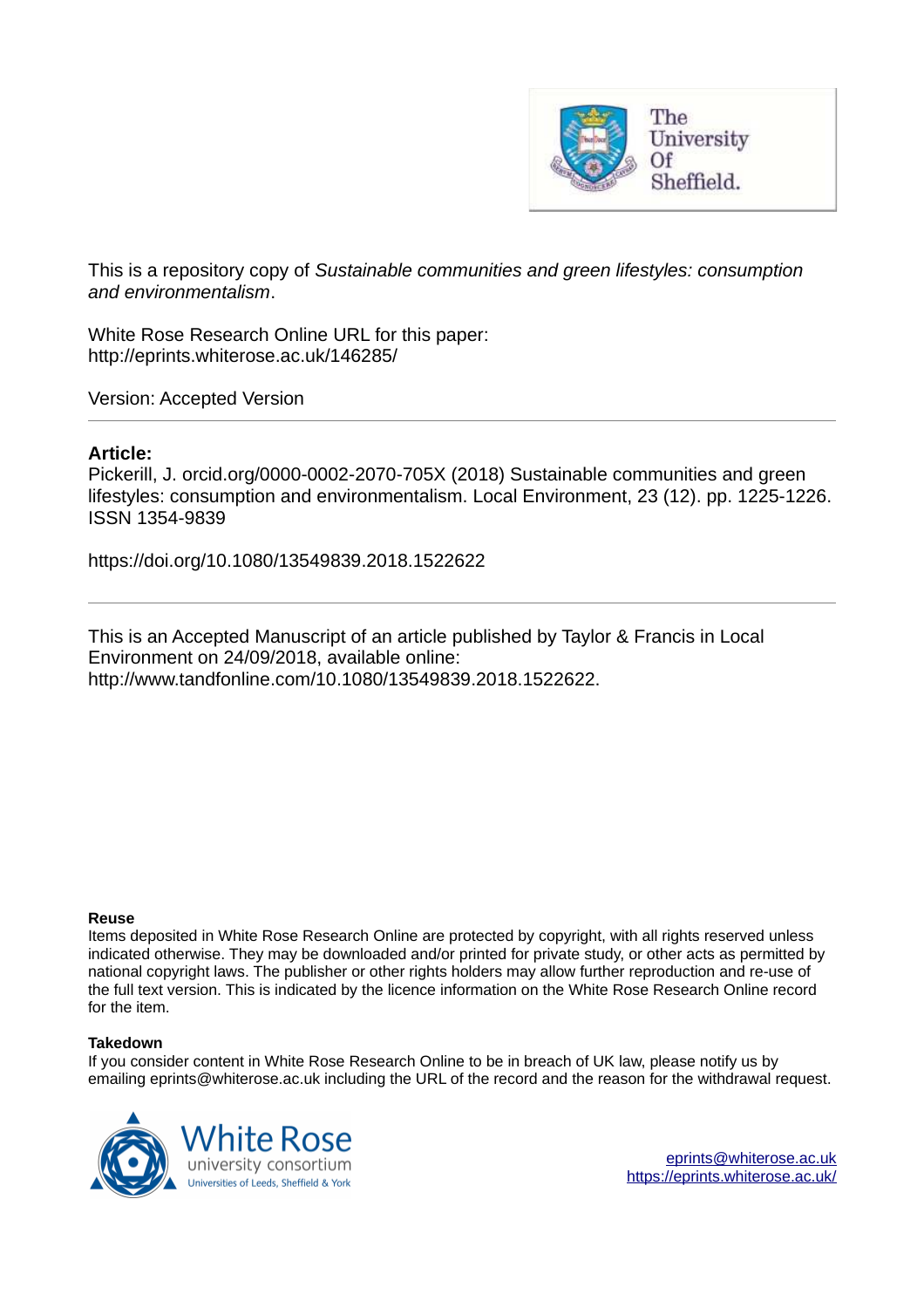# **Sustainable Communities and Green Lifestyles: Consumption and**

## **Environmentalism**

### **Tendai Chitewere, 2018, Routledge**

*Jenny Pickerill Department of Geography University of Sheffield Winter Street Sheffield S10 2TN j.m.pickerill@sheffield.ac.uk*

The question of how to live an ethical life, minimise your environmental impact and be an active supportive member of a diverse community, continues to be challenging. For some, ecovillages offer an opportunity to do just this. Tendai Chitewere spent 545 days conducting ethnographic research of EcoVillage at Ithaca (New York State, USA), critically examining the original mission and its disjuncture with their lived everyday practices. It is one of the most robust interrogations of ecovillage life to date. Chitewere manages to combine an obvious passion for intentional community with a deep political critique of what EcoVillage at Ithaca (EVI) is and represents.

The main argument of the book is that residents in EVI have primarily engaged in a green lifestyle that prioritises green consumption and personal benefits, over tackling structural or collective environmental injustices. As a result at various points in the book EVI is classified as a green gated community, a themed idealised space, ageographic, an exclusive commodified space of experiences, an elitist place with exclusionary boundaries, an enclosure, and a form of green flight. Far from being a model of sustainable living which all can enjoy, Chitewere details the many forms of exclusion; from the high costs of house purchase, to the time and energy demanded of residents to actively participate in communities and work teams, assumptions about the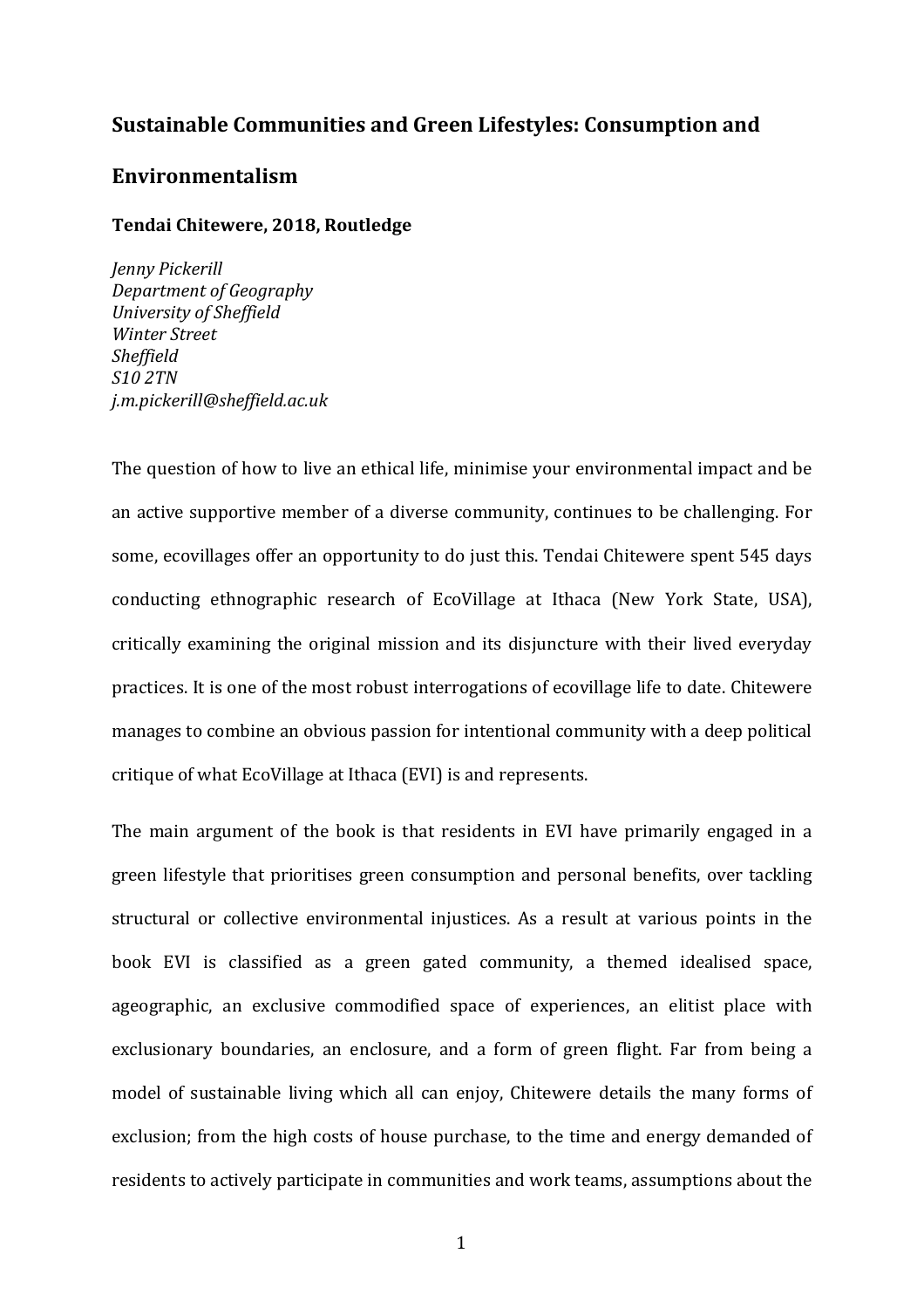need for homogeneity for effective communal decision making, resistance to EVI being an educational space, and to how the green space EVI protects is actually 'private-public space' (89) only accessible to members. As a result only those "with both the economic and social capital" (140), who have money but only work part-time or from home, basically who are upper-middle class and white, can join EVI.

It is not that residents are oblivious to this issue. Many left because they desired more fundamental change, others have struggled to introduce affordable housing and diversify residents. But Chitewere convincingly argues that unless capitalism is structurally challenged, and therefore the broader structures of inequality and exclusion tackled, then issues of diversity especially of race, ethnicity, class, age and affordability will not be resolved. In other words, personal or individual environmentalism will not alter the culture of capitalism or result in broad scale environmental justice.

While we are likely all implicated in contradictions in how we live (I am an environmentalist who owns a car, for example), living at EVI appears to enable residents to avoid facing their own contradictions, with many asserting by virtue of membership that they were doing their bit. This is even when they subsequently choose not to actively engage in community activities, instead just "consuming the spaces ... and experiences" (60). Chitewere likens this logic to treating EVI as a commodity, where "residents are able to purchase a pre-packaged way of life"  $(118)$ . It was not just that residents only reduced consumption when they encountered financial limitations, but they resisted sharing anything that limited their personal freedom (like cars), or which required sharing beyond EVI (using public transport); thereby resisting any form of sacrifice. Instead residents spoke of how their car used an alternative fuel or that they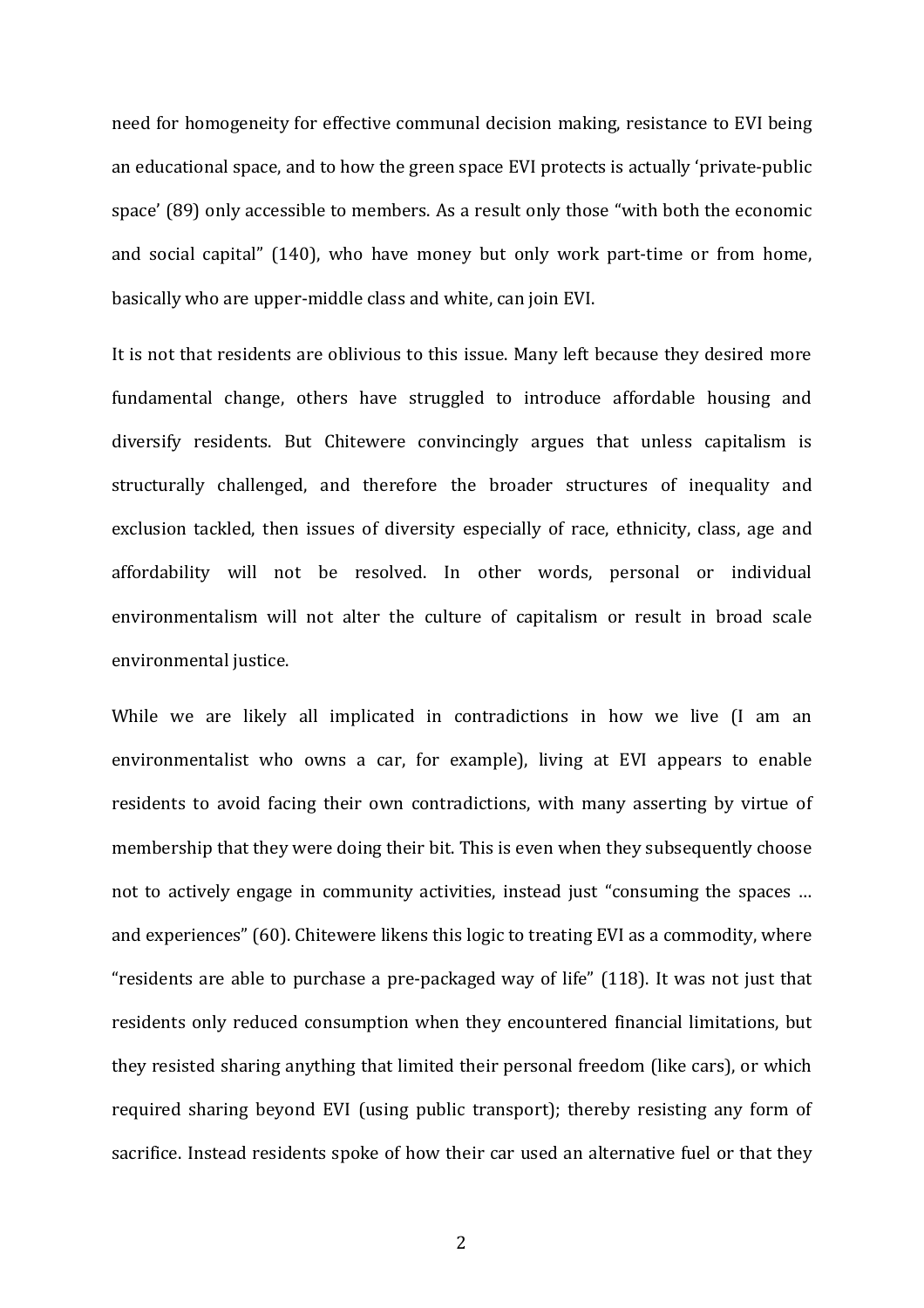shared a laundry room. These are potentially ineffective forms of performative ecoconsciousness, and the ecological practices of EVI are not unique; "the things EVI argues make it special are in fact adopted by other individuals and communities without the distinction of creating an innovative community" (135).

The focus on consumption in the book misses both a significant literature on the geographies of consumption and a history of campaigns seeking to reduce consumption (from the 1970s) including the extensive anti-capitalist (and anti-consumption) campaigns of the 1990s that, certainly in Britain, emerged from environmentalism, and the contemporary de-growth activism. In other words I wonder the extent to which a belief that capitalism will enable environmental protection is an uniquely North American (mis)understanding.

There are also certain conflations in this book that I question. Chitewere equates ecovillage life with environmentalism, and then critiques it as an ineffective form of personal activism. However she later acknowledges that many residents professed little environmental intent. There is an obvious tension here in that eco-villages are not necessarily a form of environmentalism, a type of action more equated with politically active lobbying and direct action, rather than lifestyle changes alone. Environmentalism, a form of social movement, is an outwardly facing quest for collective change. Similarly ecovillages are conflated with cohousing, despite many ecovillages employing a large array of differently formed housing.

Chitewere also suggests that it is the rural location of EVI that is most problematic and ultimately created many of the problems of exclusion. The reliance on the automobile is clearly problematic here, but that Chitewere argues there is a problem in trying to "create a community in harmony with nature by building in nature"  $(137)$  misses many